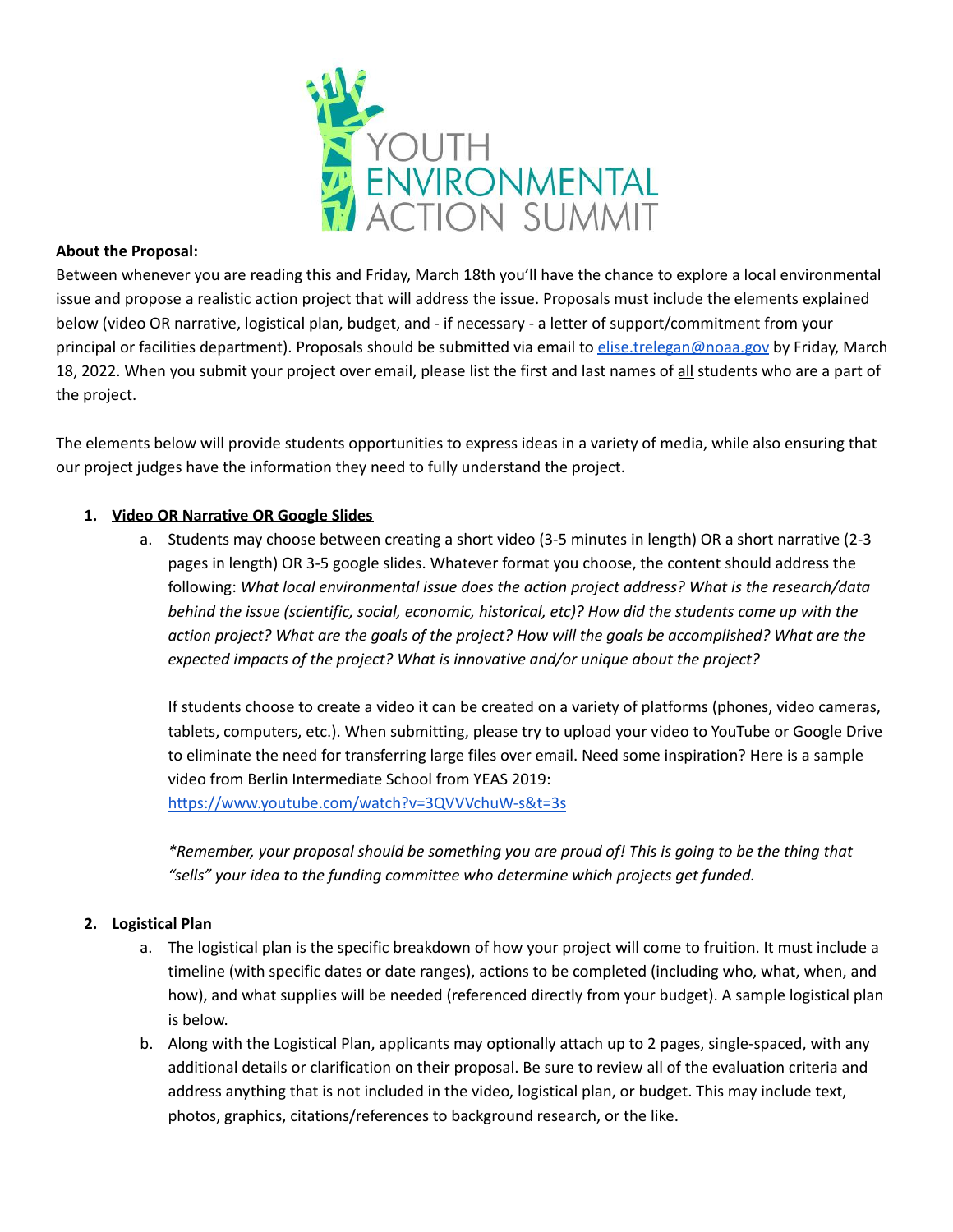| Week of<br>April 6:         | Our class (Mrs. Jones's AP Environmental Science Class, 18 students) will mock<br>up designs for stormwater drains using the dimensions recorded during a<br>previous site visit to the drains.                                                                                                                                                                                                                                                                                                                                                                                                                                                                                                                                                                                                                                                                                                                                                                                                                                                                                                                                                                                                                                                                 |
|-----------------------------|-----------------------------------------------------------------------------------------------------------------------------------------------------------------------------------------------------------------------------------------------------------------------------------------------------------------------------------------------------------------------------------------------------------------------------------------------------------------------------------------------------------------------------------------------------------------------------------------------------------------------------------------------------------------------------------------------------------------------------------------------------------------------------------------------------------------------------------------------------------------------------------------------------------------------------------------------------------------------------------------------------------------------------------------------------------------------------------------------------------------------------------------------------------------------------------------------------------------------------------------------------------------|
| April 10:                   | Our class will present the designs in the cafeteria during lunchtime and use<br>tally-mark voting to select the three top designs.                                                                                                                                                                                                                                                                                                                                                                                                                                                                                                                                                                                                                                                                                                                                                                                                                                                                                                                                                                                                                                                                                                                              |
| April 13:                   | Mrs. Jones will reconnect with the Sonnytown stormwater management<br>$\bullet$<br>division (Mr. Grant Dopper) to schedule a time for him to meet with our class<br>during the week of April 20th. She will also work with the school administration<br>to get approval for transportation to Reed Park on May 3.<br>Our "logistics team" will order supplies (paint, additive, and poster paper) so<br>that they will be here in time for our project day on May 3. They will also send<br>an email to Department of Transportation to request the use of orange safety<br>vests for the project day.<br>Our "marketing team" will write a press release about the project day and send<br>it via email to the local press outlets. They will also draft social media posts for<br>the school's social media accounts to get the word out about the project day<br>and draft an email that will be sent out to parents from the PTA.<br>Our "event team" will email Reed Park to confirm the in-kind reservation of the<br>pavillion to use as a "home-base" on May 3. They will also create an<br>informational handout about the stenciling project using the poster paper that<br>will be distributed to attendees and/or passersby during the project day. |
| Week of<br><b>April 20:</b> | Our class will meet with Mr. Grant Dopper to confirm which stormwater drains<br>in Sonnytown are priorities for the stormwater stencil project. We will present<br>him with our designs and invite him to the project day.                                                                                                                                                                                                                                                                                                                                                                                                                                                                                                                                                                                                                                                                                                                                                                                                                                                                                                                                                                                                                                      |
| <b>April 29:</b>            | Our class will gather all supplies (paint, paint brushes, additive, informational<br>posters, camera, trashbags, work gloves). We will print out life-size versions of<br>the stormwater drain designs to use as a reference during the project day.                                                                                                                                                                                                                                                                                                                                                                                                                                                                                                                                                                                                                                                                                                                                                                                                                                                                                                                                                                                                            |
| May $1$ :                   | Project day. Our class will break into 3 groups to paint stormwater drain<br>designs onto the appropriate drains. We will hand out the posters to anyone<br>who comes out for the event and post them in businesses that are in the<br>vicinity of the area. The marketing team will be ready for interviews with any<br>press that attend and the "event team" will document with photos.                                                                                                                                                                                                                                                                                                                                                                                                                                                                                                                                                                                                                                                                                                                                                                                                                                                                      |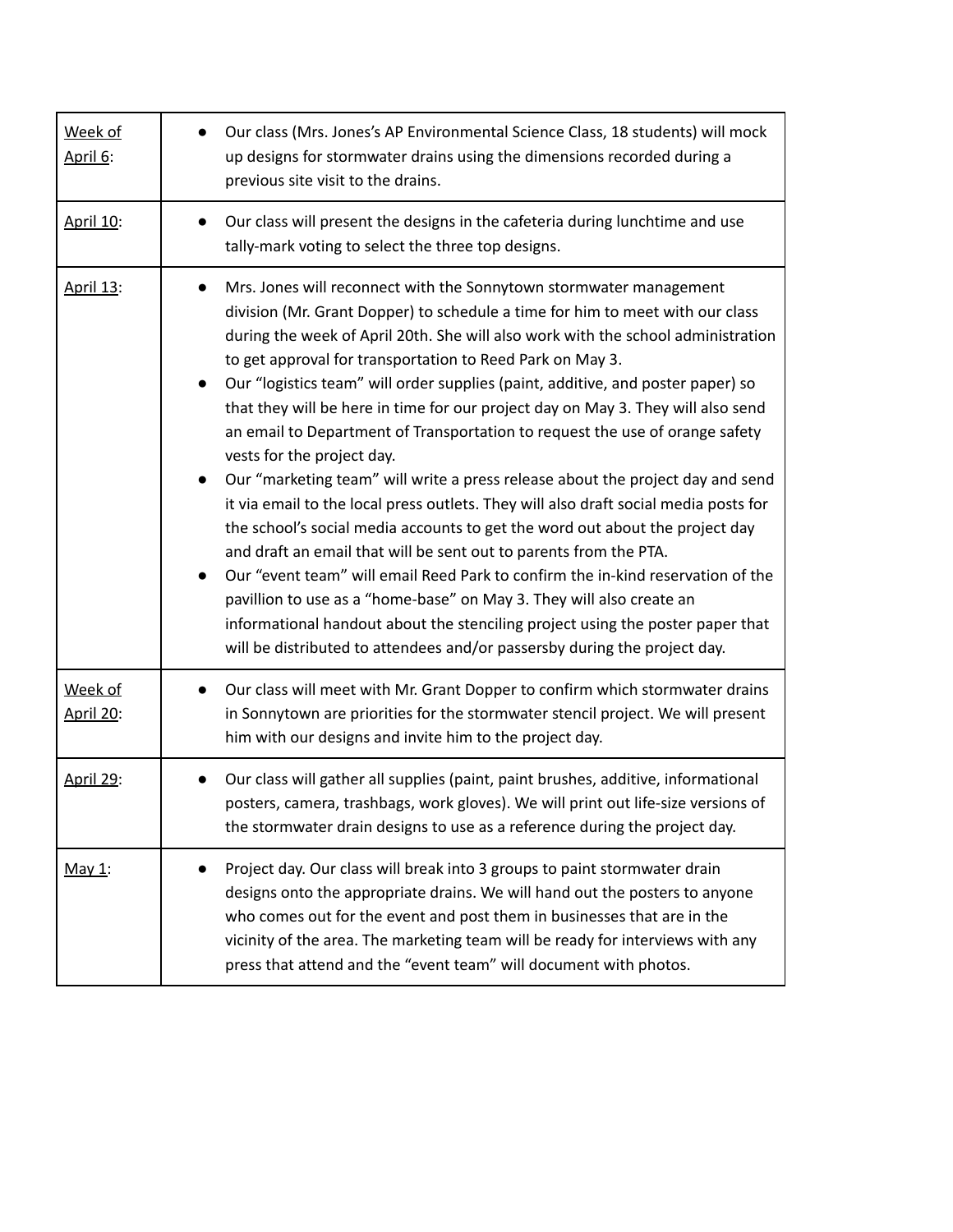## **3. Budget**

a. The budget should describe where money is being spent (expenses) and where you are getting it from (income). A detailed budget must include everything that you will be spending money on. A sample budget is included below.

**\*Note: If your action project budget is greater than \$250 (which is OK!!) please provide a low-cost solution in addition to your big idea.** For example, if you request \$2,500 to install a community greenhouse, what could you do with \$100-\$250 that would have a similar, but smaller, impact? **The project is more likely to be funded at some level if it's financially scalable in this way.**

| <b>Item</b>                                                                       | Amount<br>per item  | Number of<br>items | <b>Total</b><br>Cost                      | <b>Total Donated</b>                   | <b>Total Requested</b><br>from YEAS                                 |
|-----------------------------------------------------------------------------------|---------------------|--------------------|-------------------------------------------|----------------------------------------|---------------------------------------------------------------------|
| Poster paper (for<br>advertising<br>community event)                              | \$1.00 per<br>sheet | 50 sheets          | \$50                                      | \$0                                    | \$50                                                                |
| <b>Sherwin Williams</b><br>ProPark traffic paint<br>(for storm drain<br>painting) | \$35/gallon         | 3 gallons          | \$105                                     | \$0                                    | \$105                                                               |
| Shark Grip anti-skid<br>additive (for storm<br>drain painting)                    | \$9                 | 2 containers       | \$18                                      | \$0                                    | \$18                                                                |
| <b>Community Event</b><br>Space - Reed Park<br>Pavillion                          | \$100               | 1 day              | \$100                                     | \$100 (from Reed<br>County Parks)      | \$0                                                                 |
|                                                                                   |                     |                    | <b>Total</b><br>Project<br>Cost:<br>\$273 | <b>Total Project</b><br>Donated: \$100 | <b>Total Project</b><br><b>Requested from</b><br><b>YEAS: \$173</b> |

### **4. Letter of support/commitment from principal and/or facilities department (if needed)**

a. We want to know that your school/organization is passionate about and supportive of the project. Most organizations, including schools, are particular about the upkeep of their grounds, so all projects involving any sort of planting, installation, etc must include a letter of support/commitment from someone in charge to ensure the feasibility and long-term maintenance of the project.